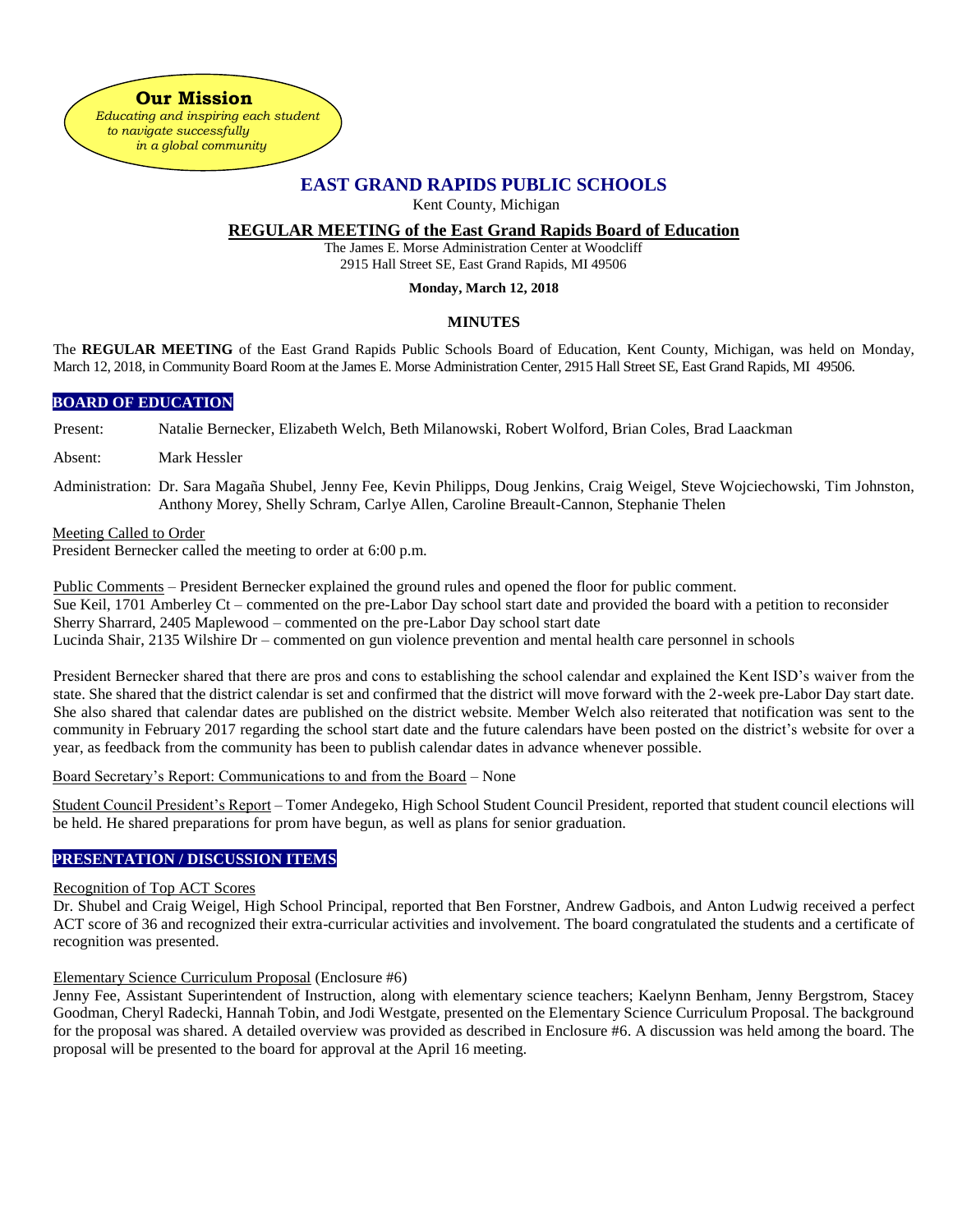### **ACTION ITEMS - CONSENT AGENDA**

Background: In order to save time during the meeting, we are using a Consent Agenda. Items in the Consent Agenda include those that are routine or have been previously discussed by the Board of Education. Any board member may request to have any item removed for a separate discussion and vote.

Recommendation: Motion to approve the items in the Consent Agenda, Numbers 7-8.

Approval of Minutes of REGULAR Meeting of 2/12/2018 (Enclosure #7) Approval of Payment of Bills – February 2018 (Enclosure #8)

Member Welch moved to approve Consent Agenda items 7-8. Member Coles seconded the motion. Motion passed 6-0.

### **OTHER ACTION ITEMS**

Approval of Numbers for the 2018-2019 Schools of Choice Programs – Dr. Shubel (Enclosure #9)

Background: East Grand Rapids Public Schools has participated in the Kent Intermediate School District Collaborative Schools of Choice Program since its inception in the 1996-1997 school year. The Finance Committee and Superintendent are recommending that we accept 16 students through the 2018-2019 Kent ISD Collaborative Schools of Choice Program.

Recommendation: Motion to accept 16 students through the 2018-2019 Kent ISD Collaborative Schools of Choice Program.

Dr. Shubel and Kevin Philipps reviewed the Schools of Choice process and explained how recommended numbers are determined. A discussion was held among the board.

Member Coles moved to accept 16 students through the Kent ISD Collaborative Schools of Choice Program. Member Wolford seconded the motion. Motion passed 6-0.

#### Approval of School Day Proposal for Middle School (Enclosure #10)

Member Laackman moved to approve of the School Day Proposal for Middle School as presented in Enclosure #11. Member Milanowski seconded the motion. Motion passed 6-0.

### **ADMINISTRATIVE REPORTS**

#### Superintendent

Dr. Shubel reported on the staffing process that takes place annually with district administrators. We are reviewing requests received from current staff interested in growth opportunities and moving into different positions within the district. All requests are considered as we look at staffing needs, qualifications, and certification requirements. Our goal is to have all positions filled before the end of the school year. A discussion was held among the board.

Dr. Shubel formally announced her retirement effective at the end of the 2017-2018 school year. She expressed her appreciation to the board, staff, and EGR community for their support over the past 12 years during her tenure as superintendent.

President Bernecker expressed that Dr. Shubel discussed the potential of retiring this school year in the fall with then board president, Robert Wolford, and presented her official retirement plan to the board in early January. The board appreciated the timeframe she provided so the board could plan for the superintendent search process. The board decided at that time it was in the best interest of the search process to wait until the March board meeting to make the announcement. Bernecker expressed the board's sincere appreciation for Dr. Shubel's service and her commitment to public education and to EGRPS. She shared that when she thinks of Dr. Shubel's legacy and the difference she has made in our community she realizes the large task the board has ahead of them. She reported that Dr. Shubel has served EGRPS for 12 years as superintendent, has built trust between the district and community, was a visible member of our school community at PTO meetings and sports activities, and provided transparent communication. She passed a series of bonds that dramatically improved the safety of our students and staff and improved our school facilities. Bernecker further shared that Dr. Shubel has balanced school budgets without any incremental increases since 2008, and after exhaustive research she implemented a successful IB program. Bernecker provided further details on the facilitation of the superintendent search process. Additionally, Member Welch thanked Dr. Shubel for her accessibility to the community and support of all students, staff, and community as a whole.